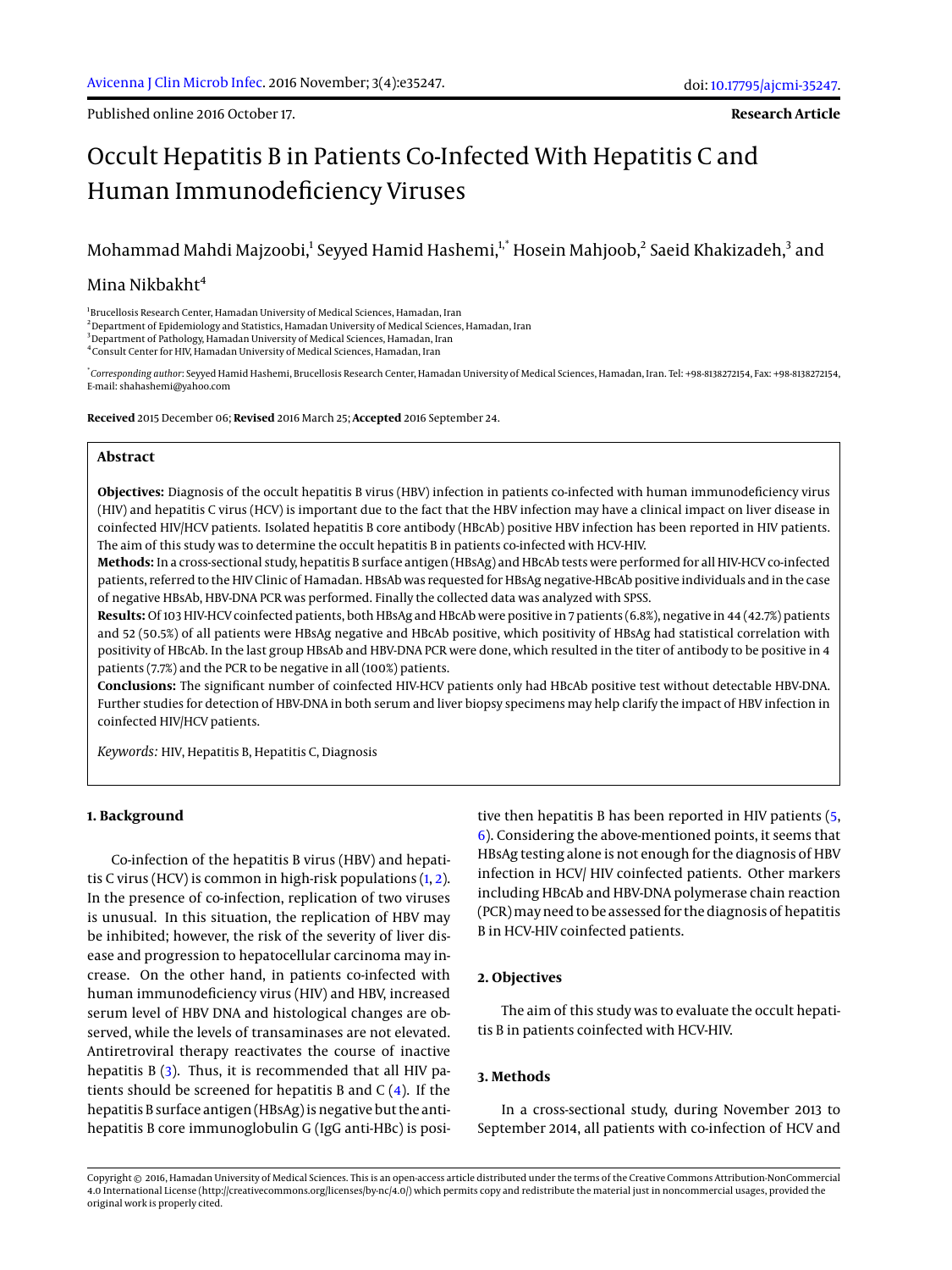HIV, who referred to the HIV Clinic in Hamadan, Iran, were included. Co-infection was defined as simultaneous positive titres of anti-HCV and anti-HIV antibodies in a patient.

After taking informed consent, a questionnaire including demographic characteristics and risk-factors for HCV and HIV infections was fulfilled for each patient and a serum sample was obtained and stored at -20°C until use.

Patients with negative HBsAg but positive HBcAb were tested for HBsAb to determine those with cured hepatitis B. The remaining HBsAb negative patients were tested for HBeAg, HBeAb and HBV-DNA.

Serologic markers of hepatitis B including, HBsAg and HBcAb were measured by ELISA using specific kits (Biokit. S. A, Barcelona, Spain). Serum HBV DNA was detected by a conventional polymerase chain reaction assay (Sinaclon, Karaj, Iran).

DNA was extracted from serum by Cinnagen DNA kits and amplificated by thermocycler. The PCR product of 353 bp was separated in 2% agarose gel electrophoresis.

The study and signed informed consent were approved by the ethical committee of Hamedan University of Medical Sciences, Hamadan, Iran.

Data was analysed using the SPSS statistical package version 18 and a  $P < 0.05$  was considered statistically significant.

#### **4. Results**

103 patients with HCV/HIV coinfection, including 101 (98.1%) male and 2 (1.9%) female were diagnosed. The mean age was 38.6  $\pm$  7.8 (range: 27 - 67) years. HBsAg and HBcAb were positive in 6.8% and 57.3% of patients, respectively.

Out of 103 coinfected patients 7 (6.8%) were HB-SAg/HBCAb positive and 44 (42.7%) were both HB-CAb/HBSAg negative.

HBcAb was positive in 52 (50.5%) HBsAg negative patients, of whom, 4 (7.7%) were HBsAb positive with a history of hepatitis B immunization. HBeAg and PCR for HBV-DNA were negative in all of the isolated HBcAb positive/HBsAg negative patients.

# **5. Discussion**

HBsAg is considered as amarker of HBV infection. However, HBcAb positivity may indicate a recent or past HBV infection.

Isolated HBCAb seropositivity may be duo to occult hepatitis B, false positive result and recovery from an old infection with very low titer of HBSAb. Accordingly, in individuals with isolated HBcAb, detection of HBV-DNA in blood or liver biopsy is needed for confirmation of occult HBV infection.

The prevalence of HBV infection in HIV- infected individuals varies in different populations. Previous studies have reported the prevalence of 12.6% in China, 7.7% in Nigeria, 6% in Kenya and 3.3% in Iran [\(5](#page-2-4)[-8\)](#page-2-6). A higher prevalence of occult HBV infection (35%) was reported by Piroth et al. [\(9\)](#page-2-7).

The role of HBV infection in the progression of the liver disease in HIV/HCV coinfected patients has been evaluated in several studies with conflicting results [\(10,](#page-2-8) [11\)](#page-2-9). The frequency of HBV infection in those with coinfection of HIV/HCV has been reported from 1 to 35% in different studies [\(12,](#page-2-10)[13\)](#page-2-11). A limited study from Iran reported that three out of the 18 patients (16.7%) had HBV infection [\(14\)](#page-2-12)

In the present study, 50.5% of 103 HIV/HCV coinfected individuals were isolated and HBcAb positive. None of them had any detectable HBV-DNA in their serum.

In a study of 837 HIV-positive patients by Gupta S et al. [\(15\)](#page-2-13), HBV-DNA was assessed using a highly sensitive qualitative PCR. Occult HBV infection was seen in 20.7% anti-HBs positive patients. However, in the seronegative patients, none of them detected HBV-DNA.

Morsica G et al. reported a study of occult HBV infection in 175 HIV-positive patients using a highly sensitive PCR assay. Quantification was performed by real-time PCR. HBV-DNA was detected in plasma of 15% of patients [\(10\)](#page-2-8).

In a study conducted by Fabris et al. [\(16\)](#page-2-14), 52 HIV/HCV coinfected patients were evaluated by PCR for HBV infection. HBV-DNA was detected in 7 (13.4%) of the liver specimens and 3 of serum samples. Raffa et al. [\(17\)](#page-2-15) reported a higher prevalence (41%) of HBV-DNA by PCR testing of liver biopsy specimens of the 101 HBsAg negative individuals with HIV/HCV coinfection. The discrepancies between our results and above-mentioned studies may be explained in part by the type of PCR technique and the specimen investigated (liver or serum). PCR testing for detection of HBV-DNA in liver tissue is considered as the 'gold standard' approach for occult HBV detection.

Considering the negative results of all PCR tests, in this study and most of similar studies, it seems that the most probable cause of isolated HBcAb is not occult hepatitis. In like manner, seropositivity of HBcAb, per se, does not affect the course of HIV/HCV coinfection.

### *5.1. Conclusion*

A significant number of coinfected HIV/HCV patients had only isolated HBcAb positive test. However, according to the previous studies, occult HBV infection may be more prevalent in HIV/HCV coinfected patients and underestimated by serological tests. HBcAb status, per se, is not useful for HBV infection screening. Further studies with proper techniques for detection of HBV-DNA in both serum